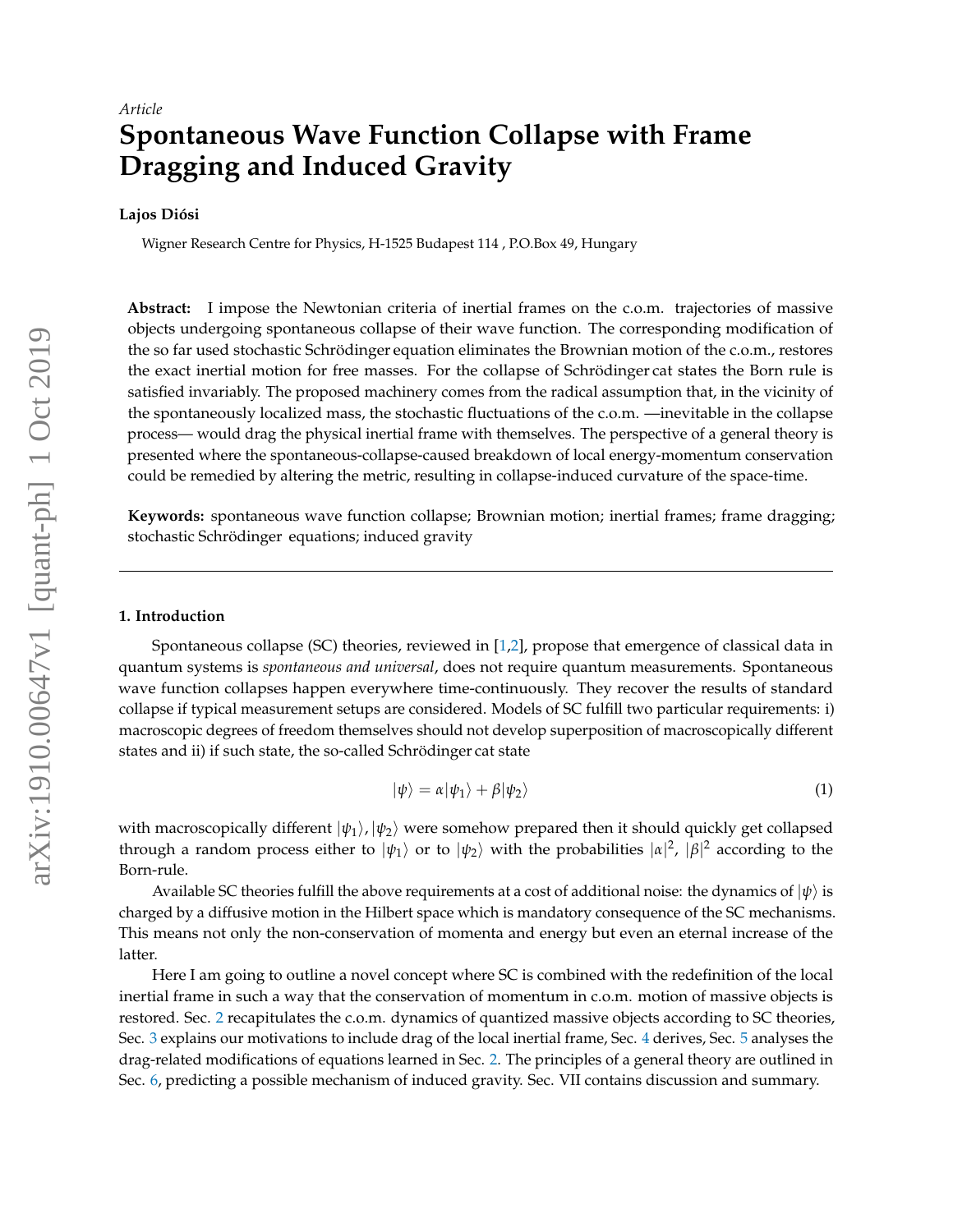#### <span id="page-1-0"></span>**2. Spontaneous Collapse**

SC theories are microscopic theories, slightly modifying standard non-relativistic many-body Schrödinger equations in such a way that the modification remains ignorable at atomic scales and it gets amplified for massive degrees of freedom. For the c.o.m. wave function of a mass *M*, the Schrödinger equation acquires a small but significant nonlinearity and stochasticity (exactly as if the c.o.m. position  $\hat{x}$  were under continuous position monitoring [\[4\]](#page-9-2), cf. Sec. [3,](#page-1-1) too). The corresponding stochastic Schrödinger equation (SSE) of the state  $|\psi\rangle$  —in one spatial dimension for simplicity— reads:

<span id="page-1-2"></span>
$$
d|\psi\rangle = -\frac{i}{\hbar}\hat{H}|\psi\rangle dt - \frac{D}{\hbar^2}\hat{x}_c^2|\psi\rangle dt + \frac{\sqrt{2D}}{\hbar}\hat{x}_c|\psi\rangle dW,\tag{2}
$$

where  $\hat{H}=\frac{1}{2}\hat{p}^2/M$  is the Hamiltonian and  $\hat{x}_c=\hat{x}-\langle \hat{x} \rangle$  where the brackets  $\langle . \rangle$  will denote the expectation values in state  $|\psi\rangle$ . The stochastic term is driven by the standard Wiener process  $W_t$ . The strength  $D$ of the nonlinear stochastic modification depends on the parameters of the given microscopic model of SC, is growing with *M* but remains extreme small even for macroscopic masses. (Ref. [\[6\]](#page-9-3) used the precise acceleration detection of the LISA pathfinder's *M* ∼ 2*kg* free test mass to put an upper bound ∼ 10−22*cm*2/*s* <sup>3</sup> on *D*/*M*<sup>2</sup> .) If we consider the noise-averaged evolution, it turns out that the nonlinearities of the SSE cancel and we are left with the linear master equation for the density matrix *ρ*ˆ:

<span id="page-1-4"></span>
$$
\frac{d\hat{\rho}}{dt} = -\frac{i}{\hbar} [\hat{H}, \hat{\rho}] - \frac{D}{\hbar^2} [\hat{x}, [\hat{x}, \hat{\rho}]].
$$
\n(3)

An unavoidable feature of spontaneous collapse is the eternal increase of the average kinetic energy just like in classical *diffusion* with diffusion constant *D*:

<span id="page-1-5"></span>
$$
\frac{d}{dt}\text{tr}(\hat{p}^2\hat{\rho}) = -\frac{D}{\hbar^2}\langle[\hat{x},[\hat{x},\hat{p}^2]]\rangle = 2D.
$$
\n(4)

The diffusive motion itself is problematic conceptually because of momentum non-conservation. Solving the SSE [\(2\)](#page-1-2), the picture gets even worse. There is diffusion in both momentum and position of the c.o.m. [\[7\]](#page-9-4):

<span id="page-1-3"></span>
$$
d\langle \hat{x} \rangle = \frac{\langle \hat{p} \rangle}{M} dt + \frac{\sigma^2}{\hbar} \sqrt{8D} dW, \tag{5}
$$

$$
d\langle \hat{p} \rangle = R\sqrt{8D}dW, \tag{6}
$$

where  $\sigma^2 = \langle \hat{x}_c^2 \rangle$  and  $R = \hbar^{-1} \text{Re} \langle \hat{x}_c \hat{p}_c \rangle$ . While momentum diffusion (Brownian motion) is a common phenomenon classically as well, position diffusion is not, it corresponds to discontinuity of the spatial trajectory. But for sure, it is legitimate quantum mechanically, see our next Section.

#### <span id="page-1-1"></span>**3. The new idea: frame-drag**

Since SC is utilizing its analogy with standard (and time-continuous) collapse (cf. [\[3\]](#page-9-5)), let us recollect what standard quantum theory teaches us about standard collapse. Consider a broad wave function and its standard collapse caused by a quantum measurement of position  $\hat{x}$ . The measurement localizes (collapses) the wave function at a random location, the localization width depends on the precision of the measurement device. The trajectory  $\{\langle \hat{x}\rangle_t,\langle \hat{p}\rangle_t\}$ , let's call it *the classical trajectory,* becomes discontinuous at the time of collapse and the kinetic energy  $\frac{1}{2}\langle\hat{p}^2\rangle/M$  gets suddenly increased. These discontinuities and non-conservation of energy and momentum are all legitimate consequences of standard collapse in interaction with the measurement device. In standard theory of time-continuous measurement these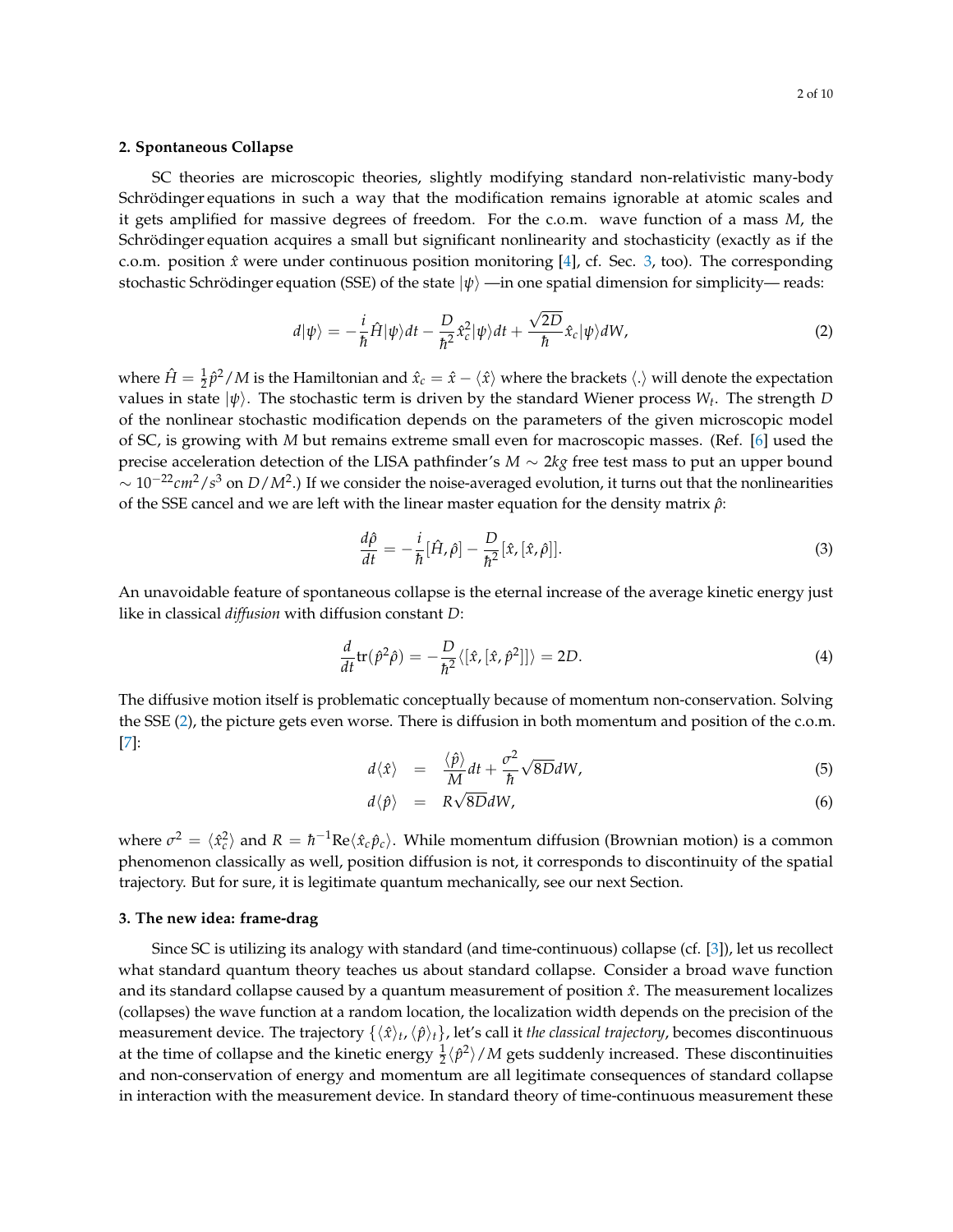3 of 10

features of one-shot collapse do survive. If the c.o.m. coordinate  $\hat{x}$  is observed in a time-continuous way [\[4\]](#page-9-2) —monitored, in other words— yielding the noisy *signal*

<span id="page-2-0"></span>
$$
x_t = \langle \hat{x} \rangle_t + \frac{\hbar}{\sqrt{8D}} \frac{dW_t}{dt},\tag{7}
$$

then the monitored state satisfies exactly the SSE [\(2\)](#page-1-2) of SC where the parameter *D* depends on the precision of the monitoring device. In this case diffusion of the classical trajectory  $\{\langle \hat{x}\rangle_t, \langle \hat{p}\rangle_t\}$  is a real effect <sup>1</sup>. According to pilot arguments in Sec. [7,](#page-7-0) the well-known anomalies of nonlinear quantum theories this time are regularly suppressed just by the SC mechanism. If not in its SSE [\(2\)](#page-1-2), why is SC different from collapse process under standard monitoring? SC is proposed to happen universally, everywhere and every time, and *without* the presence of monitoring devices. This makes violation of energy-momentum conservation universal, the diffusive classical trajectories and the constant gain of kinetic energy are also universal.

And this *universality* is exactly the point where I start from, toward a refined concept of SC and a modified SSE, to maintain continuity of spatial trajectory  $\langle \hat{x} \rangle_t$  and conservation of momentum  $\langle \hat{p} \rangle_t$  as well.

In Newtonian physics, an inertial frame is defined by the fact that in it free masses will move along straight lines at constant speeds. If they do not, then we are in the wrong frame and we have to redefine the coordinates *x*, *y*, *z*. Now, if we take quantization of the objects into the account, and we assume SC, then any free mass will slowly diffuse away from what we think in our frame to be inertial motion. Let us stick to the Newtonian definition and conclude that our frame is not the inertial one, our coordinates are not the Cartesian ones! Can we redefine our coordinate *x* (and *y*, *z* in the general case) in such a way that any free mass trajectory under SC move at constant speed (and along a straight line in full 3d)? In fact we can do so, provided the masses are far enough from each other. Then we redefine their local frames assuming that the diffusive (stochastic) part of the classical trajectory *drags the local inertial frame*, i.e., in a certain vicinity of the given mass we redefine the coordinates  $x, y, z$  (cf. Fig. 1).

<sup>&</sup>lt;sup>1</sup> The monitored signal  $x_t$  of Eq. [\(7\)](#page-2-0) would define a different trajectory from  $\langle \hat{x} \rangle_t$ . I argued earlier that the signal is the only variable tangible for control like feedback [\[5\]](#page-9-6). Feedback will be the paramount utensil in Sec. [4](#page-3-0) to control frame-drag whereas sharp control by  $x_t$  would not work:  $x_t$  is too singular in idealized Markovian monitoring. This enforced my choice  $\{\langle \hat{x} \rangle_t, \langle \hat{p} \rangle_t\}$  to define the classical trajectory.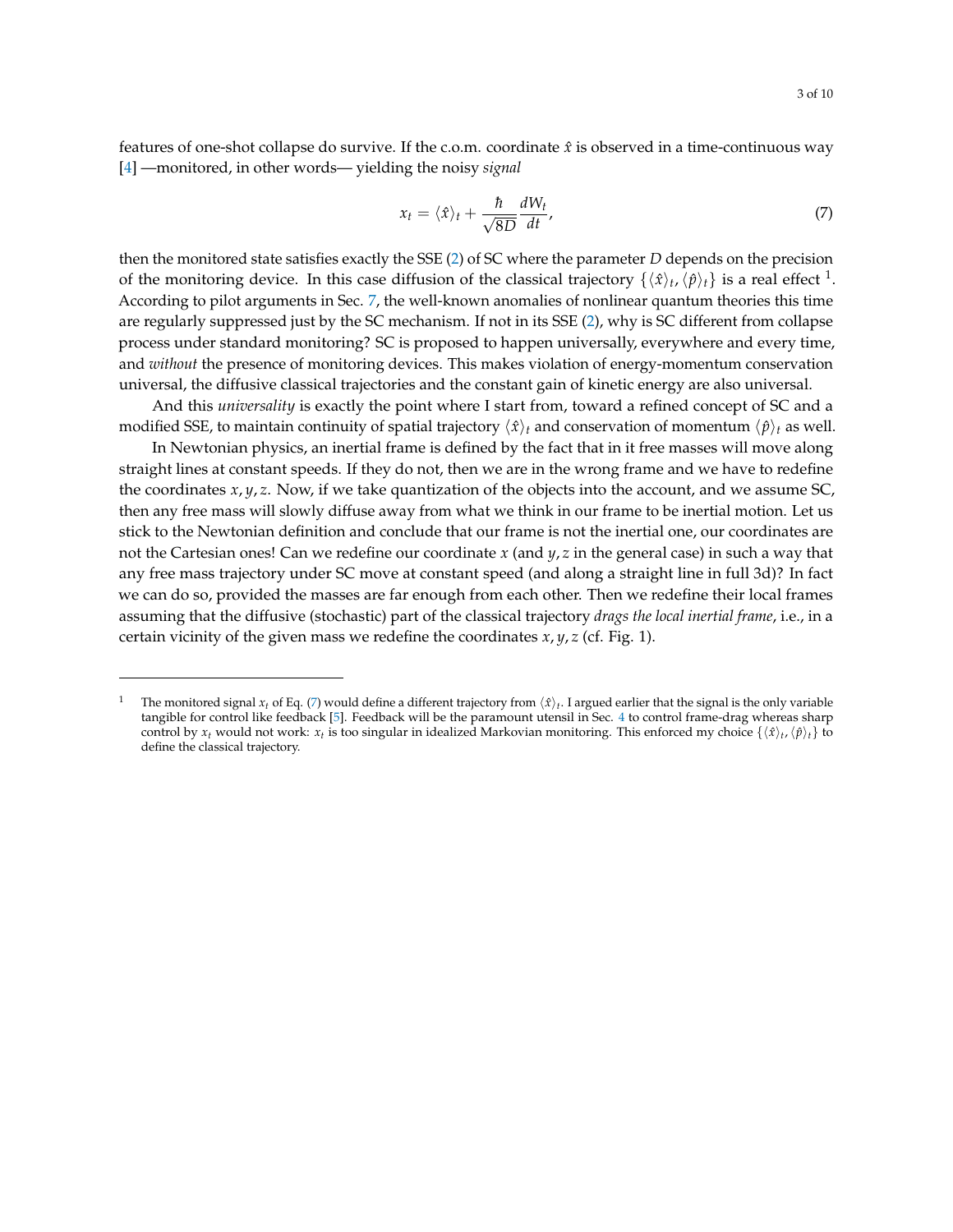

**Figure 1.** C.o.m. trajectory of classical inertial motion (red), c.o.m. trajectory  $\langle \hat{x} \rangle_t$  of quantized motion under spontaneous collapse (black, L), after frame-shifts (black, M), and after frame-boosts (black, R).

# <span id="page-3-0"></span>**4. Spontaneous collapse with frame-drag**

We start from the SSE [\(2\)](#page-1-2) and the diffusive trajectory equations [\(5,6\)](#page-1-3). As said above, we assume that the mass drags the local frame with itself to the extent that in the new frame the diffusive part of the classical trajectory disappears. Namely, the frame will be shifted by the distance *du* and boosted by the velocity *dv*, where

<span id="page-3-1"></span>
$$
du = vdt + \frac{\sigma^2}{\hbar} \sqrt{8D} dW, \qquad (8)
$$

$$
dv = \frac{1}{M} R \sqrt{8D} dW.
$$
 (9)

Then in the new frame the infinitesimal evolution of the state gets two factors:

$$
|\psi\rangle + d|\psi\rangle = \exp\left\{-\frac{i}{\hbar}[R\hat{x}_c - \hbar^{-1}\sigma^2\hat{p}_c]\sqrt{8D}dW\right\} \times \times \left\{1 - \frac{i}{\hbar}\hat{H}dt - \frac{D}{\hbar^2}\hat{x}_c^2dt + \frac{\sqrt{2D}}{\hbar}\hat{x}_c dW\right\}|\psi\rangle.
$$
 (10)

The SSE [\(2\)](#page-1-2) evolves the initial state  $|\psi\rangle$  first, and the unitary factor of frame-drag [\(8,9\)](#page-3-1) evolves it subsequently (see same calculation already in Ref. [\[7\]](#page-9-4)). The resulting SSE reads

$$
d|\psi\rangle = -\frac{i}{\hbar}\hat{H}|\psi\rangle dt - \frac{D}{\hbar^2} \left(\hat{x}_c^2 + 4[R\hat{x}_c - \hbar^{-1}\sigma^2\hat{p}_c]^2 + 4i[R\hat{x}_c - \hbar^{-1}\sigma^2\hat{p}_c]\hat{x}_c\right)|\psi\rangle dt + \frac{\sqrt{2D}}{\hbar}(\hat{x}_c - 2i[R\hat{x}_c - \hbar^{-1}\sigma^2\hat{p}_c])|\psi\rangle dW.
$$
 (11)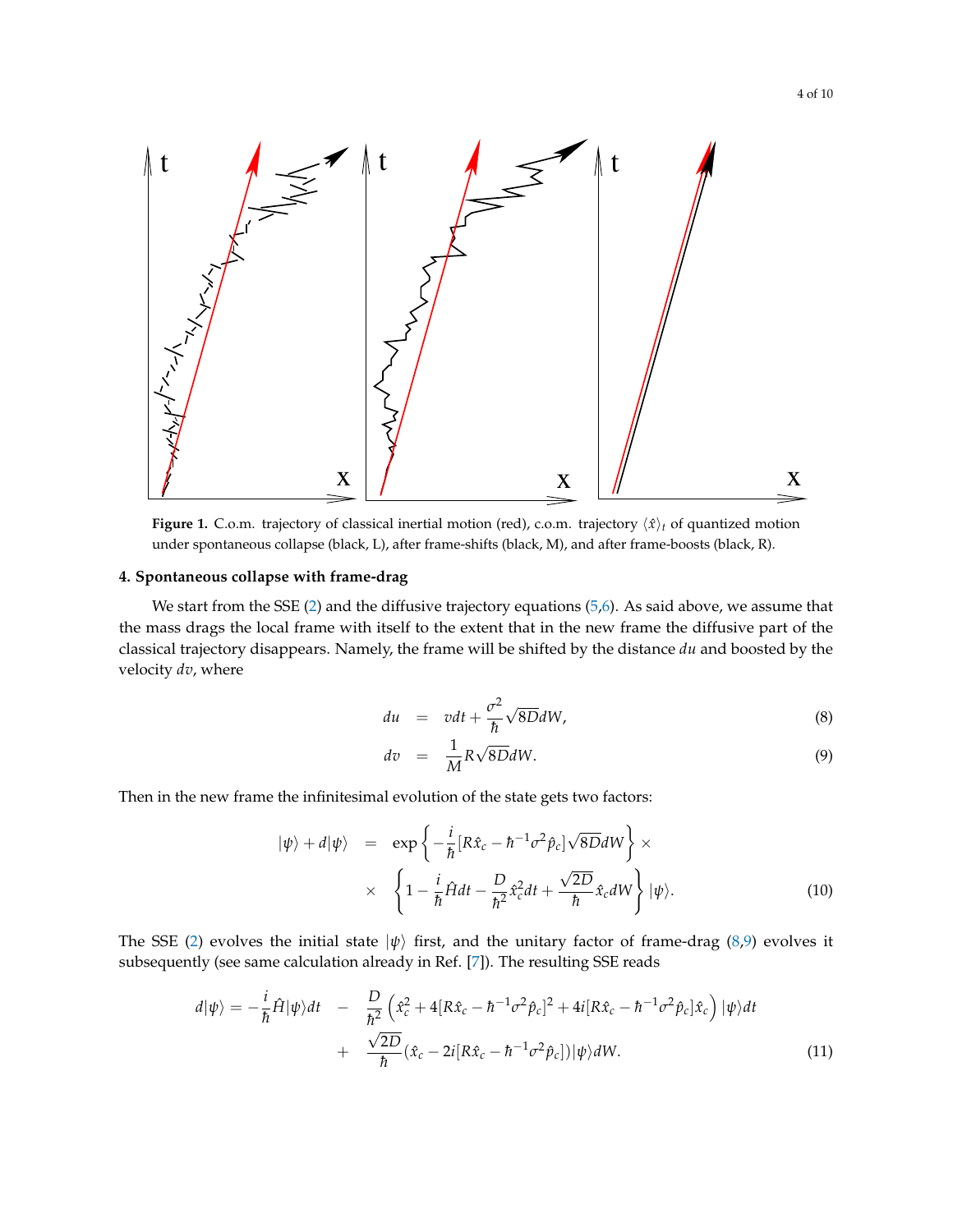Comparing it with the old SSE [\(2\)](#page-1-2), we recognize the new terms coming from the frame-drag. The equation can be rewritten into a compact form

<span id="page-4-1"></span>
$$
d|\psi\rangle = -\frac{i}{\hbar} \left( \hat{H} + \hat{H}_{\psi} \right) |\psi\rangle dt - \frac{D}{\hbar^2} \hat{A}_c^{\dagger} \hat{A}_c |\psi\rangle dt + \frac{\sqrt{2D}}{\hbar} \hat{A}_c |\psi\rangle dW, \qquad (12)
$$

$$
\hat{H}_{\psi} = \frac{4D}{\hbar} (R\hat{x}_c^2 - \sigma^2 \hat{R}), \tag{13}
$$

$$
\hat{A}_c = \hat{x}_c - 2i[R\hat{x}_c - \hbar^{-1}\sigma^2\hat{p}_c]. \tag{14}
$$

With notation  $\hat{R} = \hbar^{-1}\text{Herm}\hat{x}_c\hat{p}_c$ , we defined the nonlinear Hamiltonian  $\hat{H}_\psi$  and introduced the "Lindbladian"  $\hat{A}_c$ . The frame-drag induced a new Hamiltonian [\(13\)](#page-4-1) proportional to the small diffusion parameter *D*. When  $R > 0$  and  $\sigma^2$  is not too large, the induced Hamiltonian  $\hat{H}_\psi$  is gauge-equivalent with a self-attracting harmonic potential responsible for localization around  $\langle \hat{x} \rangle$ .

Whether a master equation, a modification of [\(3\)](#page-1-4) exists or it does not? If the initial state is  $\hat{\rho} = |\psi\rangle\langle\psi|$ then we have

<span id="page-4-3"></span>
$$
\frac{d\hat{\rho}}{dt} = -\frac{i}{\hbar} [\hat{H} + \hat{H}_{\psi}, \hat{\rho}] + \frac{2D}{\hbar^2} \left( \hat{A}_c \hat{\rho} \hat{A}_c^{\dagger} - \text{Herm}\hat{A}_c^{\dagger} \hat{A}_c \hat{\rho} \right).
$$
(15)

This looks like a dissipative Lindblad master equation. But, most importantly, this is only valid at the initial time when  $\hat\rho$  is pure, because  $\hat H_\psi$  and  $\hat A_c$  depend on the pure state  $\ket\psi$  and not on the average  $\hat\rho.$  The loss of the closed linear evolution of the density matrix is a warning that SC with frame-drag leads to an *essentially nonlinear* quantum theory, and this nonlinearity opens the door to major *anomalies* like non-physical action-at-a-distance [\[8\]](#page-9-7) and the breakdown of the Born—von-Neumann statistical interpretation of  $|\psi\rangle$ , cf. [\[9\]](#page-9-8) and references therein. We come back to this problem later in Sec. [7.](#page-7-0)

#### <span id="page-4-0"></span>**5. Dynamics in the dragged frames**

To discuss the departure of the new SSE [\(12\)](#page-4-1) from the old one [\(2\)](#page-1-2) we follow two methods. First, we directly study the new one in Appendix A, to find that

<span id="page-4-2"></span>
$$
\frac{d}{dt}\text{tr}(\hat{p}^2\hat{\rho}) = 2D(1 - 4R^2),\tag{16}
$$

$$
d\langle \hat{x} \rangle = \frac{\langle \hat{p} \rangle}{M} dt, \tag{17}
$$

$$
d\langle \hat{p} \rangle = 0. \tag{18}
$$

The kinetic energy gain or loss in Eq. [\(16\)](#page-4-2) depends on the position-momentum correlation *R* which is zero for a real valued wave function when the rate of gain is 2*D* as in the SC without the drag, cf. Eq. [\(4\)](#page-1-5). Below we see that *R* tends asymptotically to 1/2 and the kinetic energy will change no more. The Eqs.  $(17,18)$  are counterparts of Eqs.  $(5,6)$  — with no stochastic terms this time. It is straightforward to see that in the presence of a potential  $V(\hat{x})$ , our repeated derivation would modify Eq. [\(18\)](#page-4-2) for  $d\langle \hat{p} \rangle = -\langle V'(\hat{x}) \rangle$ . This completes our statement: the classical trajectory  $\{\langle x\rangle_t, \langle \hat p\rangle_t\}$  corresponds to classical motion (à la Ehrenfest).

Rather than to further discuss the SSE [\(12\)](#page-4-1) itself, it is more convenient to consider the SSE [\(2\)](#page-1-2) and invoke its known features that survive the drag invariably. According to [\(2\)](#page-1-2), a broad initial wave packet starts to shrink immediately, shrinking has a random component. At the same time, the classical trajectory is charged by diffusive random fluctuations. Now, in the dragged frame, the process of shrinking of the wave packet remains the same, but the diffusive fluctuations of the trajectory go away, see Eqs. [\(17,18\)](#page-4-2). It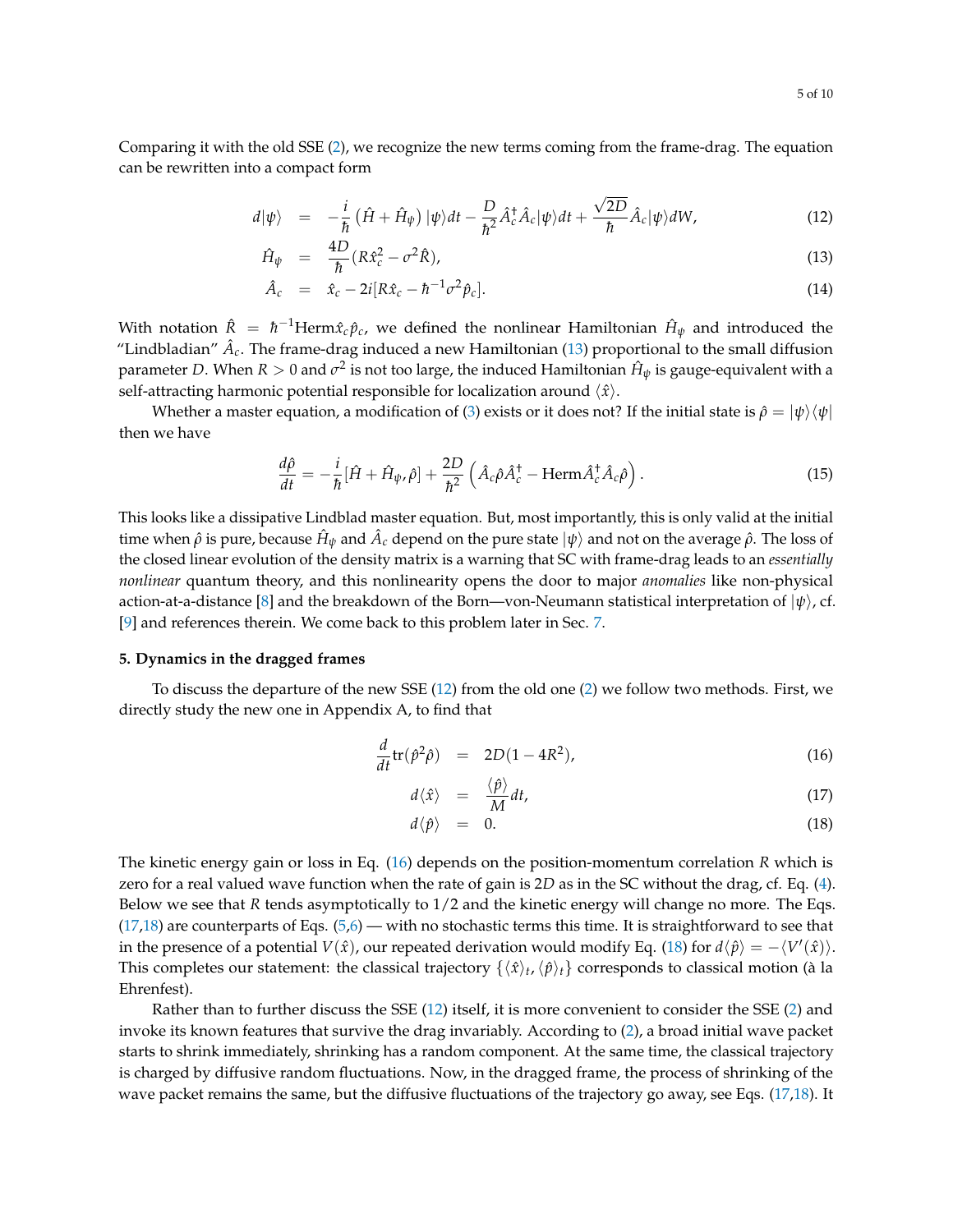is known about the SSE [\(2\)](#page-1-2) [\[7\]](#page-9-4) that the solutions, after a transient period, converge asymptotically to the Gaussian soliton

$$
\psi_t(x) = (2\pi\sigma_\infty^2)^{-1/4} \exp\left(-(1-i)\frac{(x-\langle\hat{x}\rangle_t)^2}{4\sigma_\infty^2} + \frac{i}{\hbar}\langle\hat{p}\rangle_t x\right)
$$
(19)

at constant spread and correlation:

$$
\sigma_{\infty}^2 = \sqrt{\frac{\hbar^3}{8DM}}, \qquad R_{\infty} = 1/2.
$$
 (20)

With the old SSE  $(2)$ , the c.o.m. of the soliton remains subject of the phase-space diffusion  $(5,6)$ :

$$
d\langle \hat{x} \rangle = \frac{\langle \hat{p} \rangle}{M} dt + \sqrt{\frac{\hbar}{m}} dW, \tag{21}
$$

$$
d\langle \hat{p} \rangle = \sqrt{2D}dW, \tag{22}
$$

but this time the coefficients are constants. In the dragged frames, i.e. with SSE [\(12\)](#page-4-1), this diffusion disappears. After a transient period, the free mass wave packet becomes a soliton (cf. also Appendix A) and will move classically, like traveling free solitons used to.

If the initial state were a Schrödinger cat [\(1\)](#page-0-0), where  $|\psi\rangle_1$  and  $|\psi\rangle_2$  are distant (suppose standing) wave packets then the SSE [\(2\)](#page-1-2) predicts a quick collapse of the cat into one of the components, randomly and with the Born probabilities, respectively. Obviously the collapse itself happens the same way in the dragged frames as well. The only difference is that the c.o.m. will be preserved. E.g., if  $x_1 = \langle \hat{x} \rangle_1$  and  $x_2 = \langle \hat{x} \rangle_1$ stand for the respective quantum expectation values of *x*ˆ in the two distant wave packets in question, then  $\langle \hat{x} \rangle = |\alpha|^2 x_1 + |\beta|^2 x_2$  is the c.o.m. of the Schrödinger cat and if the quick collapse happens, say, to  $|\psi\rangle_1$ then it gets shifted from *x*<sub>1</sub> to the middle, i.e. to  $\langle \hat{x} \rangle$ . (Same happens with traveling wave packets  $|\psi\rangle_1$ ,  $|\psi\rangle_2$ , in the velocity space.)

We conclude that the particular requirements i)-ii) for SC, mentioned in Sec. [2,](#page-1-0) that are fulfilled by the available theories, will remain satisfied by the new SC model with frame-drag, with the bonus that, unlike in the old SC models, the classical trajectory  $\{\langle x\rangle_t,\langle \hat p\rangle_t\}$  follows the classical equations of motion, also conservation of momentum  $\langle \hat{p} \rangle_t$  and the continuity of the path  $\langle \hat{x} \rangle_t$  become restored. Let us remark that we would try dragging the local clock-time too, with a desire if the mean kinetic energy would be conserved even in the transient period. Next Section outlines the principles of local energy-momentum conservation by local dragging *x*, *y*, *z*, *t* and with possible "dragging" the local metric, too.

# <span id="page-5-0"></span>**6. Principles of a general theory: induced gravity**

As I said in Sec. [2,](#page-1-0) available SC models are microscopic and in terms of fields. Local frame-drags anticipate the necessity to use curvilinear coordinates. Dynamics in curvilinear coordinates are, for historic reasons, less common non-relativistically than relativistically. Hence I found it more convenient to consider a possible relativistic formalism of frame-drags first. Harnessed with the standard theory of metric in general coordinates, the notion of local inertial frames in the vicinity of distant masses, used in Secs. [3](#page-1-1)[-4,](#page-3-0) becomes trivial. Also tailoring of distant local inertial frames is straightforward mathematically. Standard collapses are not invariant relativistically, thus a relativistic concept of SC is far from being established. Nonetheless, here I assume that there can be a related theory just for the sake of using the relativistic formalism of space-time structure.

Consider a flat space-time with Minkowski coordinates x *<sup>a</sup>* and metric *ηab*, which is the background for quantized relativistic fields of matter. The definition of a Minkowski inertial frame, whose non-relativistic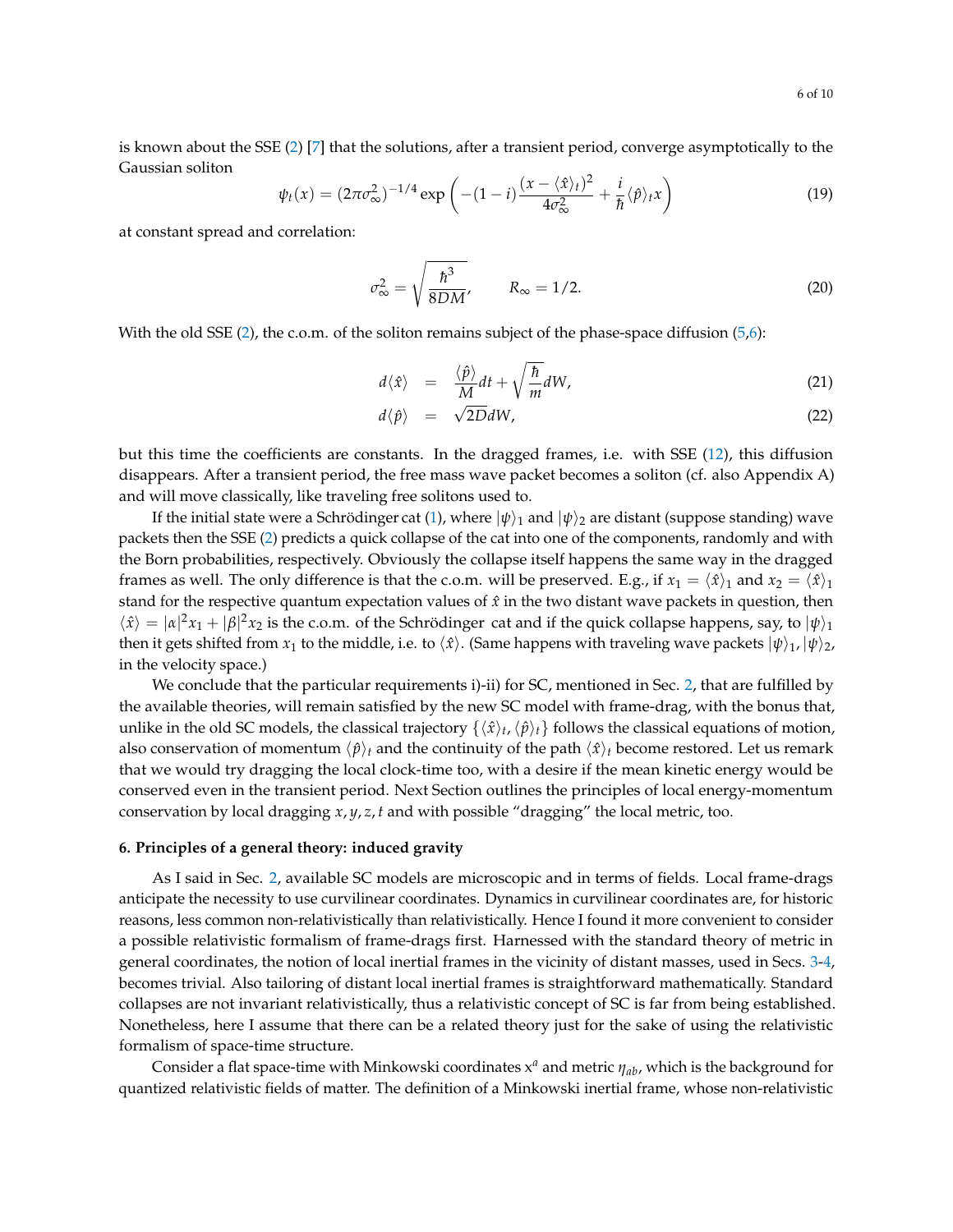limit is Newton's definition in Sec. [3,](#page-1-1) can be formulated in terms of the energy-momentum tensor  $T_{ab}$ , by requiring that its divergence vanish:

$$
\nabla_b T_a^b = 0. \tag{23}
$$

This is to be satisfied by  $\hat{T}_{ab}$  after quantization of the relativistic fields. To think about relativistic SC theories, according to concepts in [\[13\]](#page-9-9) and earlier references therein, now we suppose the presence of a certain universal and spontaneous monitoring of the energy-momentum tensor  $\hat{T}_{ab}({\mathsf{x}})$  yielding the signal

<span id="page-6-0"></span>
$$
T_{ab}(\mathbf{x}) = \langle \hat{T}_{ab}(\mathbf{x}) \rangle + \delta T_{ab}(\mathbf{x}), \qquad (24)
$$

where  $\langle \cdot \rangle$  stands for expectation value in the Heisenberg picture and  $\delta T_{ab}(x)$  is a classical (colored) noise. Monitoring modifies the standard unitary evolution of the fields, the expectation values  $\langle T_{ab}(x)\rangle$ themselves have stochastic components. The divergence  $\nabla_b \hat{T}^b_a$  does no more vanish, neither does it so in mean:

$$
\nabla_b \langle \hat{T}_a^b \rangle \neq 0. \tag{25}
$$

We proceed in the spirit of Sec. [3](#page-1-1) and decide that  $x^a$  are not the correct Minkowski coordinates. Similarly to what we did in Sec. [4,](#page-3-0) we could try frame-drag locally this time:

<span id="page-6-1"></span>
$$
x^a \to x^a + \xi^a(x), \tag{26}
$$

to *ensure*  $\nabla_b\langle \hat{T}^b_a({\bf x})\rangle=0$  *in the dragged coordinates*. (In parenthesis, we mention an alternative: we could try to construct frame drag to ensure that the signal [\(24\)](#page-6-0) satisfy  $\nabla_b T_a^b = 0$ .) There is no guarantee that frame-drag gives us sufficient freedom to get rid of the divergence of  $\langle \hat{T}_{ab}\rangle$ . Fortunately, we can replace frame-drag by something more general, more plausible, and more convenient.

The concept in Sec. [3](#page-1-1) says that the original Cartesian flat (here Minkowski) background metric is valid in the dragged coordinates. But we know that change of coordinates [\(26\)](#page-6-1) at retaining the metric *ηab* is equivalent to retaining the coordinates and changing the metric  $^2$  :

<span id="page-6-2"></span>
$$
\eta_{ab} \to \eta_{ab} - \nabla_b \xi_a - \nabla_a \xi_b + \text{higher order terms in } \xi.
$$
 (27)

And here we come to a turning point. We forget frame-drag [\(27\)](#page-6-2) and allow for a general change of the metric:

$$
\eta_{ab} \to \eta_{ab} + \delta g_{ab}, \tag{28}
$$

to *ensure*

<span id="page-6-3"></span>
$$
\nabla_b^{\text{covariant}} \langle \hat{T}_a^b(\mathbf{x}) \rangle = 0 \tag{29}
$$

*in the original coordinates*. This gives us a much wider freedom, compared to frame-drag, to solve the task. We can change the space-time's physical structure that frame-drags leave unchanged. If violation of energy-momentum conservation by SC goes away in a modified space-time structure then I talk about *gravity induced by collapses*.

There is no apriori guarantee that change of the metric can restore energy-momentum conservation [\(29\)](#page-6-3) lost by SC. Even if this were the case, the induced space-time curvature may be different from Einstein's that is sourced by masses, not by wave function collapses. The concept points anyway towards a new coupling between quantized matter and classical space-time — different from all previous high

<sup>&</sup>lt;sup>2</sup> This is, in principle, valid for the global frame-drag [\(8\)](#page-3-1) in Sec. [4](#page-3-0) yielding  $g_{01} = du/dt + h.o.t$ . which is highly singular due to the idealized Markovian model, and its interpretation is non-trivial if possible at all.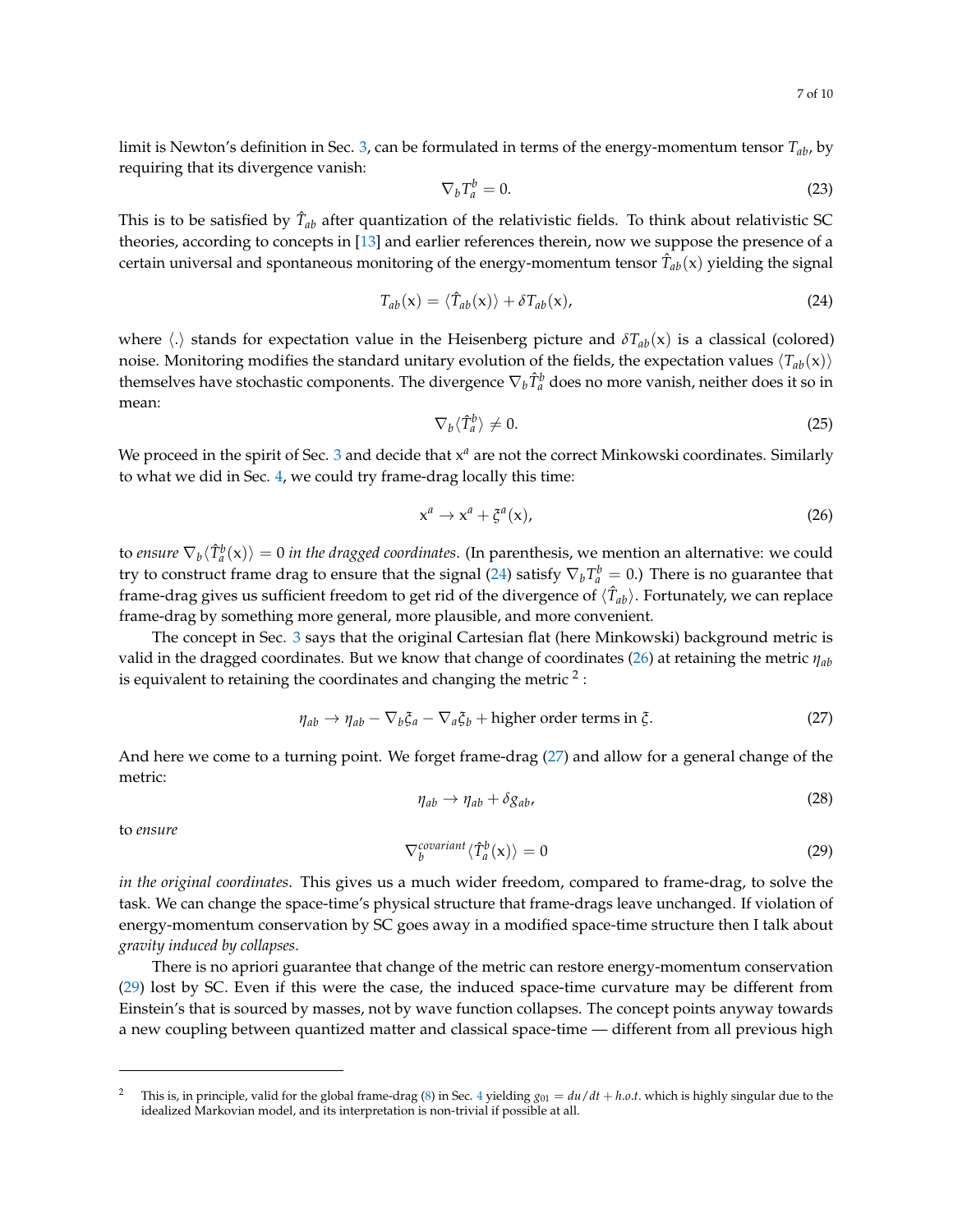level proposals like the semiclassical [\[15,](#page-9-10)[16\]](#page-9-11), the Bohmian [\[17,](#page-9-12)[18\]](#page-9-13), or the stochastic semiclassical [\[13,](#page-9-9)[14\]](#page-9-14) couplings.

# <span id="page-7-0"></span>**7. Difficulties, perspectives, summary**

The essential nonlinearity, like that of our new SC proposal (cf. Sec. [3\)](#page-1-1), is well-feared because of major anomalies it induces. These anomalies, on the other hand, require particular entangled states between distant systems. In our case, entanglement of the c.o.m. degrees of freedom of distant *massive* objects is required, otherwise the anomalies do not surface $^3$ . This offers a loophole, specific to SC theory: such states are heavily suppressed by the very mechanism of SC.

Leading SC models are microscopic, like the DP model [\[10,](#page-9-15)[11\]](#page-9-16) is (though cautious Roger Penrose advocates his "minimalist approach" without constructing detailed dynamics) and like the CSL model [\[12\]](#page-9-17) is. In the present proposal we discussed and modified the effective SC of the simplest massive macroscopic d.o.f. which are the c.o.m. of massive objects. It is not trivial how we can implement the concept of frame-drag and induced gravity at the microscopic scales. A creative approach can start from the elementary mechanism shown in Secs. [3](#page-1-1)[-4.](#page-3-0) Alternative starting point can be the Newtonian limit of the general theory drafted in Sec. [6.](#page-5-0) A systematic test of both frame-drag and induced gravity on DP model [\[19\]](#page-9-18) would enlighten whether the new concept is new physics or a deadlock.

The intrinsic —non-dynamical— combination between SC and gravity has been basic for the DP-model from its conception [\[10](#page-9-15)[,11\]](#page-9-16). Much later, this has been shown to be the unique combination of SC and semiclassical gravity that eliminates the essential nonlinearity of semiclassical gravity [\[13,](#page-9-9)[14\]](#page-9-14). But the derivation of an *emergent* Newtonian gravity from SC lacked the sufficient inspiration. The precursor of the present idea of restoring momentum-conservation and geodetic (inertial) motion of free masses under SC occurred ten years ago, led me to a sophisticated argument —with a bit of wishful thinking for induced Newtonian gravity [\[20\]](#page-9-19). The present proposal of frame-drag, visioned from the Newtonian definition of inertial frames, points towards a new relationship between SC and gravity. While SC had been conceived as a model of emergence of classicality in a quantized Universe, it may be responsible for the emergence of gravity as well, as the title of Ref. [\[20\]](#page-9-19) proposed literally.

In this work, we eliminate the well-known violation of classical equations of motion in the c.o.m. dynamics of masses under spontaneous wave funtion collapse, imposing suitable transformation of the reference frame coordinates, called frame-drag. We also outlined a general theory where the violation of the local energy-momentum conservation by spontaneous collapses can be removed by the suitable change of the space-time metric structure, contributing to a new concept of inducing gravity by collapses instead of sourcing it by masses. Relevance of this latter perspective has still to be confirmed or rejected by testing it on currently known spontaneous collapse models.

**Funding:** This research was funded by the National Research Development and Innovation Office of Hungary Projects Nos. 2017-1.2.1-NKP-2017-00001 and K12435, by EU COST Action CA15220, by the Foundational Questions Institute mini-grant.

**Acknowledgments:** I appreciate many useful discussions with Thomas Konrad.

#### **Appendix A.**

Selected features of the SSE [\(12\)](#page-4-1) —with definitions [\(13,14\)](#page-4-1), and  $\hat{H} = \frac{1}{2}\hat{p}^2/M$ )— are derived below.

<sup>3</sup> Instances of anomalies, fake action-at-a-distance among others, assume an entangled composite system AB of remote parts A and B, and standard collapse in B where B can be a single "massless" spin-half system. In SC theories, collapse of the spin does not happen unless it gets entangled with a massive system C, which means A has to be entangled with a *massive* system BC. System *A*, too, must be a massive system otherwise SC has ignorable effect on it.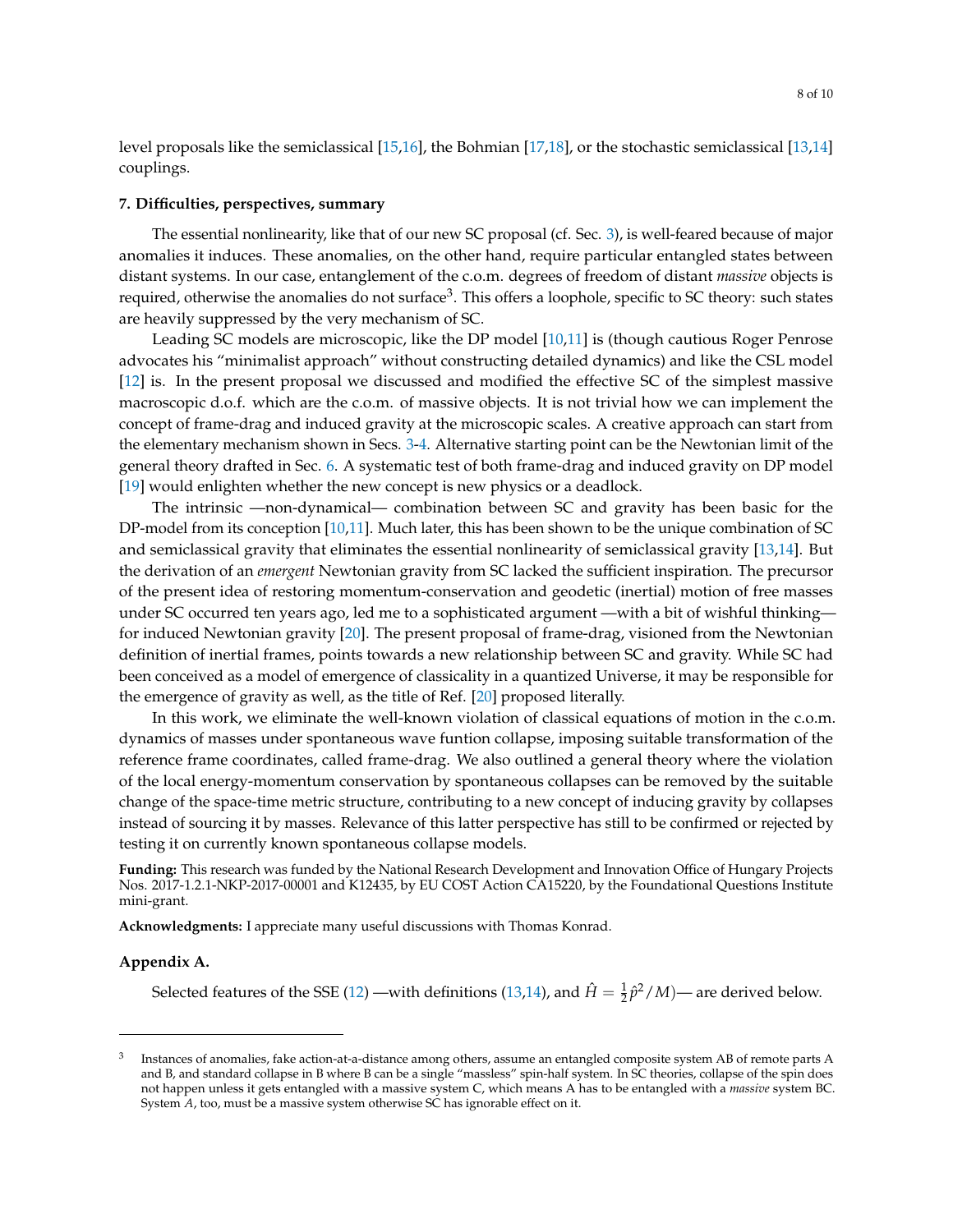*Proof of Eq. [\(16\)](#page-4-2).* The SSE [\(12\)](#page-4-1) or, equivalently, the master equation [\(15\)](#page-4-3) yields the following equation for the increment of  $tr(\hat{p}^2\hat{\rho})$ :

$$
d\text{tr}(\hat{p}^2\hat{\rho}) = \left\langle \frac{i}{\hbar} [\hat{H}_{\psi}, \hat{p}^2] dt + \frac{D}{\hbar^2} (2\hat{A}_c^{\dagger} \hat{p}^2 \hat{A}_c - {\hat{A}_c^{\dagger} \hat{A}_c, \hat{p}^2}) dt \right\rangle.
$$
 (A1)

Work out the relationships:

$$
[\hat{H}_{\psi}, \hat{p}^2] = 8iD(R\{\hat{x}_c, \hat{p}\} - \hbar^{-1}\sigma^2 \hat{p}_c \hat{p}), \qquad (A2)
$$

$$
2\hat{A}_c^{\dagger} \hat{p}^2 \hat{A}_c - \{\hat{A}_c^{\dagger} \hat{A}_c, \hat{p}^2\} = 2\hbar^2 (1 + 4R^2) - 8\sigma^2 \hat{p}_c \hat{p}, \tag{A3}
$$

and insert them:

$$
d\text{tr}(\hat{p}^2\hat{\rho}) = \left\langle \frac{i}{\hbar} 8iD(R\{\hat{x}_c, \hat{p}\} - \hbar^{-1}\sigma^2 \hat{p}_c \hat{p}) + \frac{D}{\hbar^2} 2\hbar^2 (1 + 4R^2) - 8\sigma^2 \hat{p}_c \hat{p} \right\rangle = 2D(1 - 4R^2), \tag{A4}
$$

where we used the identity  $\langle \{\hat{x}_c, \hat{p}\}\rangle = 2\hbar R$ .

*Proof of Eq. [\(17\)](#page-4-2).* The SSE [\(12\)](#page-4-1) yields the following equation for the spatial trajectory:

$$
d\langle \hat{x} \rangle = \left\langle \frac{i}{\hbar} [\hat{H} + \hat{H}_{\psi}, \hat{x}] dt + \frac{D}{\hbar^2} (2 \hat{A}_c^{\dagger} \hat{x} \hat{A}_c - \{\hat{A}_c^{\dagger} \hat{A}_c, \hat{x}\}) dt + \frac{\sqrt{2D}}{\hbar} (\hat{x} \hat{A}_c + \hat{A}_c^{\dagger} \hat{x}) dW \right\rangle.
$$
 (A5)

The free Hamiltonian  $\hat{H}$  yields  $(\langle \hat{p} \rangle / M)dt$ , the other terms yield zero, since

$$
\langle [\hat{H}_{\psi}, \hat{x}] \rangle = 8iD \langle \sigma^2 \hat{p}_c \rangle = 0, \tag{A6}
$$

$$
\langle 2\hat{A}_c^{\dagger} \hat{x} \hat{A}_c + \{\hat{A}_c^{\dagger} \hat{A}_c, \hat{x}\} \rangle = \langle \hat{A}_c^{\dagger} [\hat{x}, \hat{A}_c] + H.C. \rangle = -2\sigma^2 \langle \hat{A}_c^{\dagger} \rangle + C.C. = 0,
$$
 (A7)

$$
\langle \hat{x} \hat{A}_c + \hat{A}_c^{\dagger} \hat{x} \rangle = 2 \langle \hat{x} \hat{x}_c \rangle - 2\sigma^2 = 0.
$$
 (A8)

*Proof of Eq. [\(18\)](#page-4-2).* The SSE [\(12\)](#page-4-1) yields the following equation for the momentum:

$$
d\langle \hat{p} \rangle = \left\langle \frac{i}{\hbar} [\hat{H}_{\psi}, \hat{p}] dt + \frac{D}{\hbar^{2}} (2 \hat{A}_{c}^{\dagger} \hat{p} \hat{A}_{c} - \{\hat{A}_{c}^{\dagger} \hat{A}_{c}, \hat{p}\}) dt + \frac{\sqrt{2D}}{\hbar} (\hat{p} \hat{A}_{c} + \hat{A}_{c}^{\dagger} \hat{p}) dW \right\rangle.
$$
 (A9)

The r.h.s. vanishes since

$$
\langle [\hat{H}_{\psi}, \hat{p}] \rangle = 8iD \langle R\hat{p}_c - \sigma^2 \hat{x}_c \rangle = 0, \tag{A10}
$$

$$
\langle 2\hat{A}_c^{\dagger} \hat{p} \hat{A}_c + \{\hat{A}_c^{\dagger} \hat{A}_c, \hat{p}\}\rangle = \langle \hat{A}_c^{\dagger} [\hat{p}, \hat{A}_c] + H.C. \rangle = -i\hbar (1 - 2iR) \langle \hat{A}_c^{\dagger} \rangle + C.C. = 0,
$$
 (A11)

$$
\langle \hat{p}\hat{A}_c + \hat{A}_c^{\dagger} \hat{p} \rangle = \langle \{\hat{p}, \hat{x}_c\} \rangle - 2\hbar R = 0. \tag{A12}
$$

*Proof of static soliton solution:*

$$
\langle x|\psi\rangle = (2\pi\sigma_{\infty}^2)^{-1/4} \exp\left(-(1-i)\frac{x^2}{4\sigma_{\infty}^2}\right).
$$
 (A13)

Applying the SSE [\(12\)](#page-4-1) to it, the stochastic term vanishes since

$$
\hat{A}_c|\psi\rangle = i(1 - 2R_\infty)|\psi\rangle = 0.
$$
\n(A14)